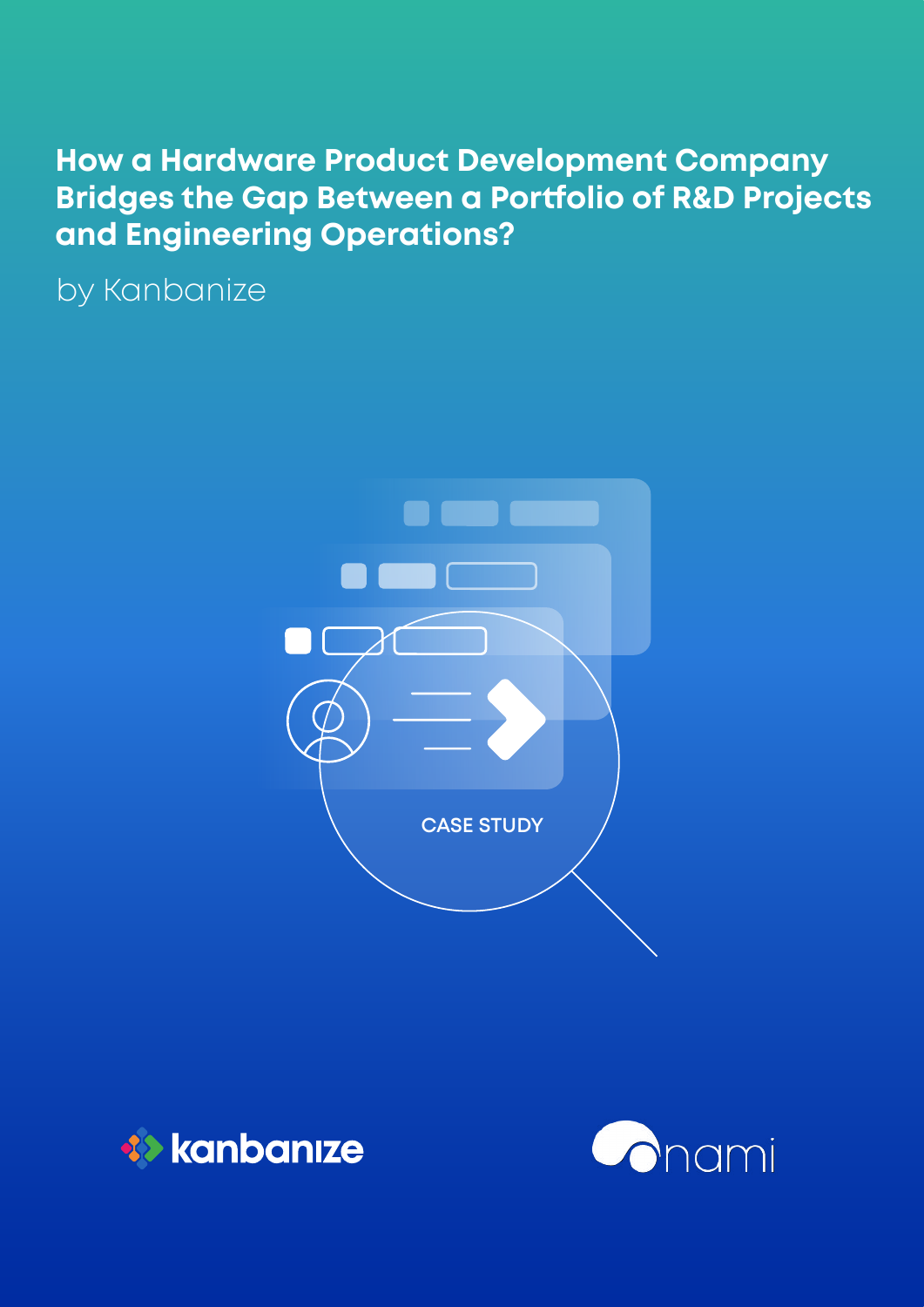

#### **Industry**

Industrial automation; Manufacturer of access automation systems.

#### **Size**

500 employees Kanbanize users: 100

#### **Location**

Globally (20 branches; over 530 distributors around the world)

**Headquarters:** Schio, Italy

#### **Specializing in**

Producing gate automation systems, automatic doors, and barriers including other hardware devices for access security.

## **How a Hardware Product Development Company Bridges the Gap Between a Portfolio of R&D Projects and Engineering Operations?**

*"With Kanbanize we have the full project portfolio, we add all activities and services done by the people and everything is linked together. It's a complete environment where everyone knows what to do, why they have to do it, and where it comes from."*

## **Introduction**

Bft S.p.A is an Italian company specialized in producing gate automation systems, automatic doors, and barriers including other hardware devices for access security. Its business spreads across two main units focusing on access automation for both *Residential & Industrial*, and *Commercial & Urban* solutions.

Bft S.p.A was born with the mission to build advanced solutions, with unique and exclusive features and at the same time simple, usable, close to people. New generation technologies designed to improve everyone's lives: those of installers and users.

To live up to this mission and to be able to better meet the challenges of the market in a fast-changing environment, the company joined the Somfy group in 2004 (Somfy is a world leader in the automatic control of openings and closures in homes and buildings fully integrated in a complete smart-home environment).

Bft S.p.A has always been focused on continuous progress to develop products that are one step ahead on the market. Beyond engineering excellence, this requires agility in project management to ensure the right business priorities are executed, and emerging issues are handled in a timely manner. This led the company to search for an appropriate management approach and eventually embark on an ongoing Lean/Agile journey.



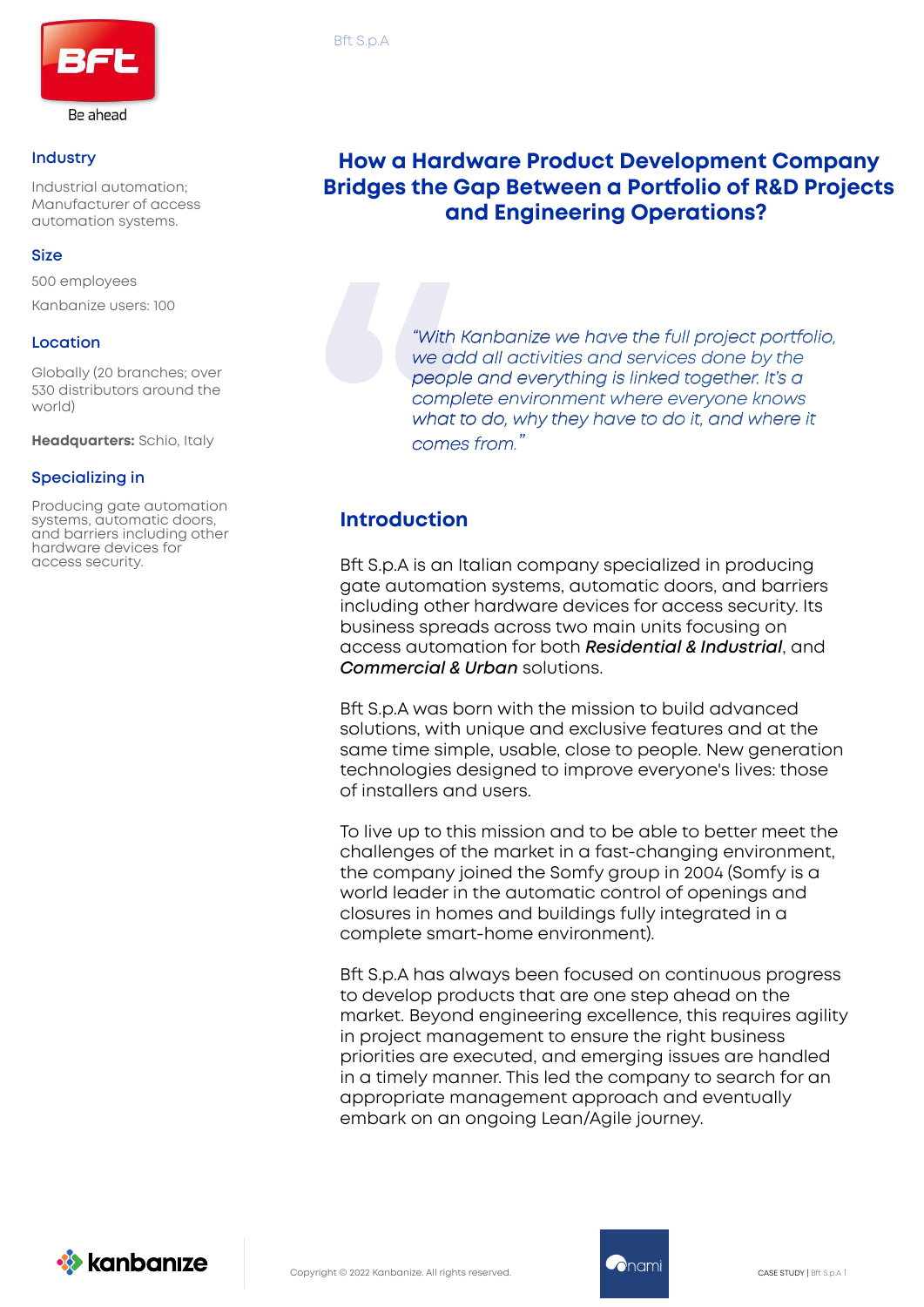

## **Initial Challenges**

The R&D group, within Bft S.p.A, works on hardware development projects lasting 1 to 2 years, depending on the type of project and degree of innovation. It has around 30 running projects, spread across cross-functional teams (mechanical, firmware, software development, operations, etc). Since hardware product development is characterized by significant tooling investments with high lead times and progressively increasing change costs, waterfall approach is usually the standard in the field. That's why, to manage their complex projects, Bft S.p.A standardized a traditional Stage-Gate process which they used to apply via a Gantt Chart multi-project tool.

Back to 2015, the company started experiencing the limitations of using Gantt charts and Excel sheets for project management purposes. While their existing tools allowed them to plan a roadmap of projects, the connection to those projects' execution across the teams was missing. This was causing difficulties in communicating the most important business priorities and resulted in lack of transparency about what needed to be done and when.

As the project portfolio of Bft S.p.A kept growing, another challenge that they faced was the complexity to manage dependencies. The lack of transparency and connection between the portfolio and the task level created little to no understanding of the numerous project relationships between the teams. As a result, there wasn't a clear structure in the sequence of activities which increased the risk of slowing down the workflow between project phases and ultimately delaying product delivery.

Apart from the above challenges, the traditional approach also created problems in terms of team morale. Strictly scheduling activities and milestones on Gantt Charts without providing fine granularity on the lower-level work details, contributed to high levels of organizational stress. That's because teams didn't fully understand where work was coming from and what exactly was required of them. This top-down approach made engineers feel they didn't fully own their work which decreased their productivity levels.



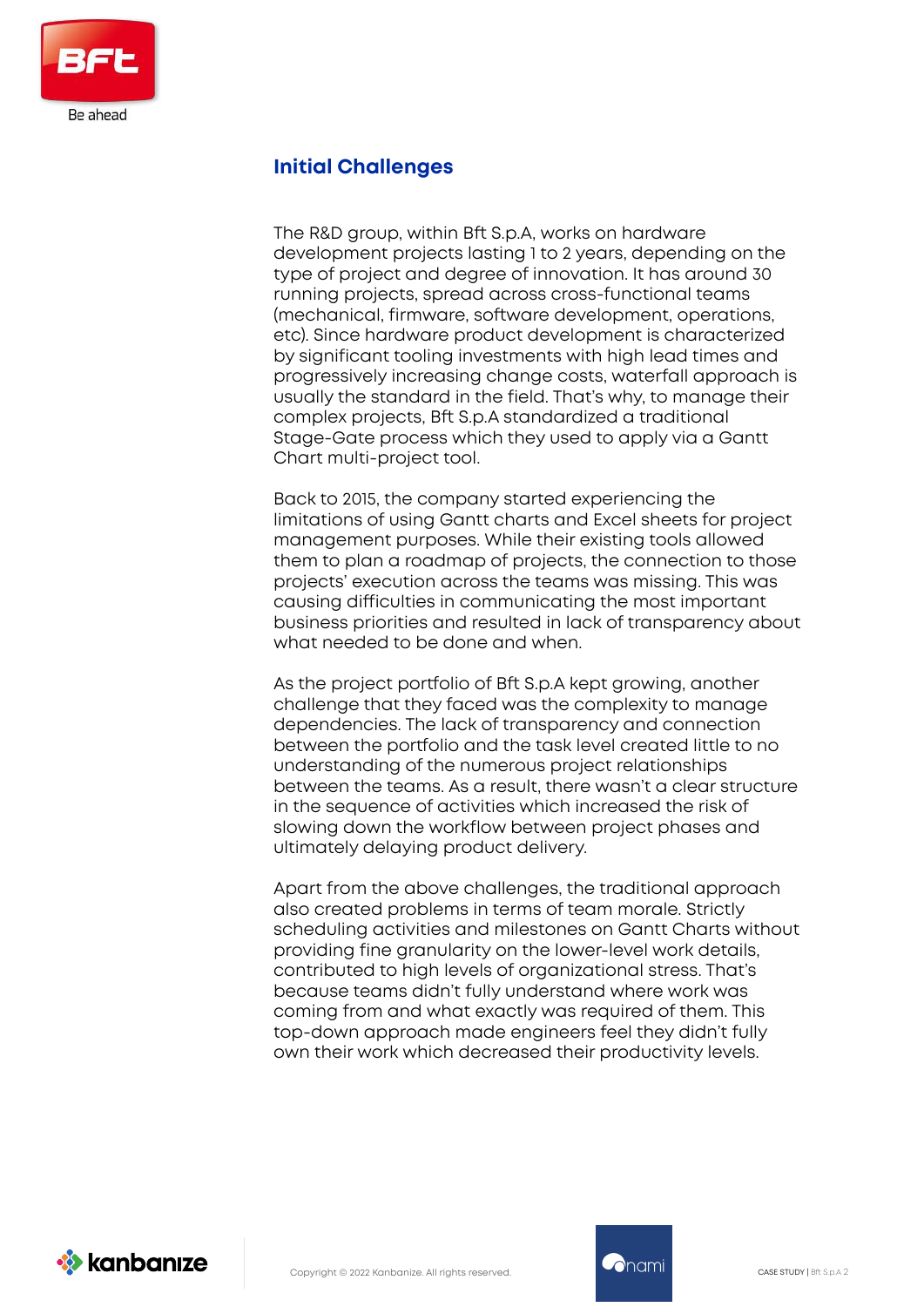

Despite the company's engineering excellence, the project management drawbacks held them from unleashing their full potential for continuously developing innovative access automation systems. Soon enough, the company's management realized they needed a more mature management model. This is what inspired their first steps into the direction of embracing Lean/Agile ways of working.

## **First Steps on the Lean/Agile and Kanban Journey**

Bft's main objective was to empower teams and let them work in an effective and efficient way. That's why they started introducing some Lean practices such as visual management, multi-functional teams, decentralized planning, continuous improvement, etc. The goal was to create an environment where information is "radiated" (instead of locked up in Excel sheets) and people have higher ownership of what they do.



*Physical Mechanical Board*

### **Introduction of Physical Boards & Lean/Agile practices**

To make this possible, Bft started implementing physical whiteboards with "post-it tasks" for product development. After undertaking Lean/Agile training, they created a Project room covered with Project Boards, visualizing activities on sticky notes for every project's cross-functional teams. A Project Portfolio Board showing the specific workflow was also created.

In turn, the two engineering teams (Electronics and Mechanics) had their own physical whiteboards to visualize their specific work items and manage common services.

For example, the mechanical team decided to implement cycles and organized their physical board around managing work in a fixed time period of a week. In the image illustrated on the left of the document, the board's left side contains the engineering work that needs to be done in the current week. Meanwhile, engineers used the right side to create rough plans of the requested work in the following weeks.

**External School** 



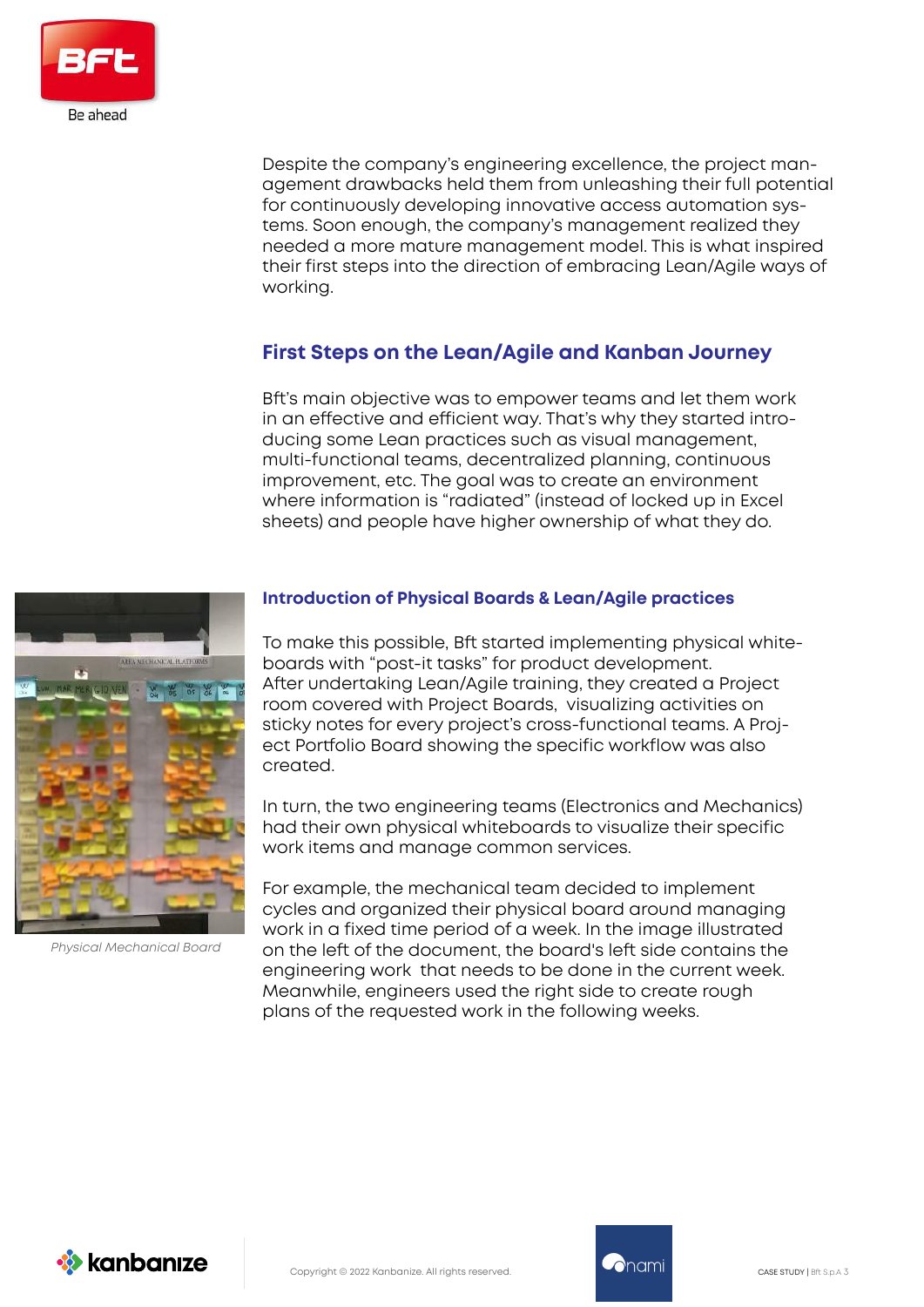

The Electronical team, on the other hand, introduced a more flow-based and Kanban-related approach. They built a physical board with distinguishable steps (ex. Development, Testing), started marking who owns a specific work item with avatars, and integrated pull principles. They also introduced other visualization practices such as defining different classes of services on their board (standard, expedite/emergency) as well as using stickers to visualize their blocked activities.



*Physical Electronical Board* 

When talking about blockers, a specific Lean/Agile practice that worked well for Bft was the integration of a "facilitator" among engineering teams. The goal was to have a person with deep knowledge of the process who would attend team's meetings and help them solve problems. Instead of introducing a new role, the R&D group came to an agreement that technical and service department managers would be a perfect fit for that responsibility. As a result, engineers gained a straight-forward way to escalate process impediments to the right person.

**XX** kanbanıze



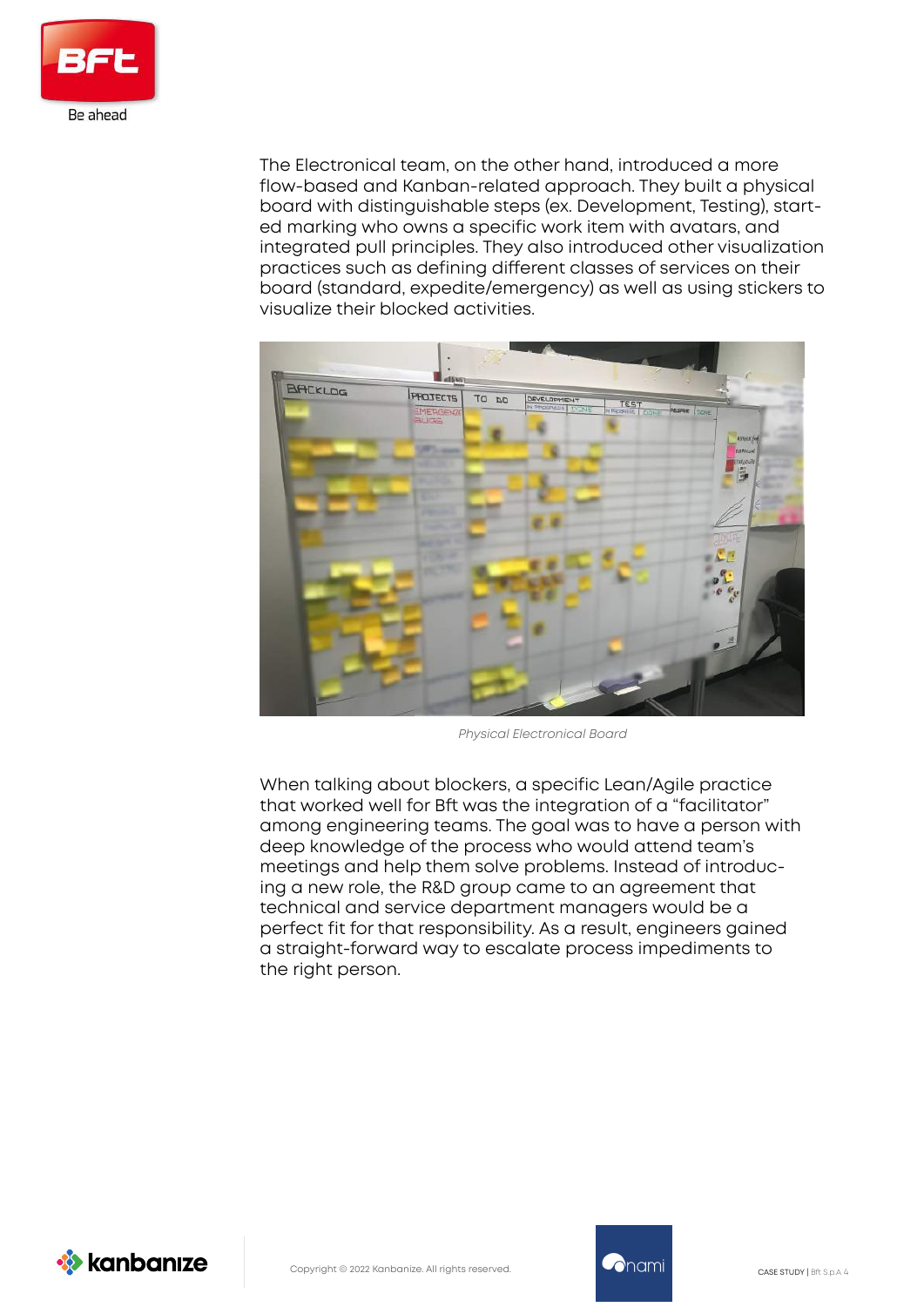

## **Limitations of Physical Boards & The Need to Scale Lean/Agile**

After the implementation of the physical boards, engineers "unlocked" the visibility of their work assignments from the Excel spreadsheets. However, that was far from enough and Bft soon realized their limitations.

First of all, the connection between everyday operations, middle management level, and project portfolio was still missing. The physical Project Portfolio board was good enough for visualizing the state of the projects in the Stage-Gate process and the main characteristics of each of them but it was missing many essential details such as a clear hierarchy of work. Planning and execution were still done in two separate places (Gantt charts and physical boards) which made engineers unaware of "the bigger picture" and how their work impacts the high-level portfolio.

Furthermore, Bft's product development projects consisting of numerous relationships between teams and the physical boards were limited to managing the work on a single project or a specialist area. This made it impossible to visualize the dependencies between the different projects in the portfolio. Combined with the company's goal to extend the Kanban practices across multiple business areas, Bft realized the need for a digital work management solution.

To help them scale flow and work visualization practices, they started working with the Italian Kanban consultant – **David Bramini, founder of the O-Nami consulting company**. As a result, they achieved a higher level of Kanban maturity and got introduced to Kanbanize, which helps them for project & portfolio management.

*X* kanbanıze

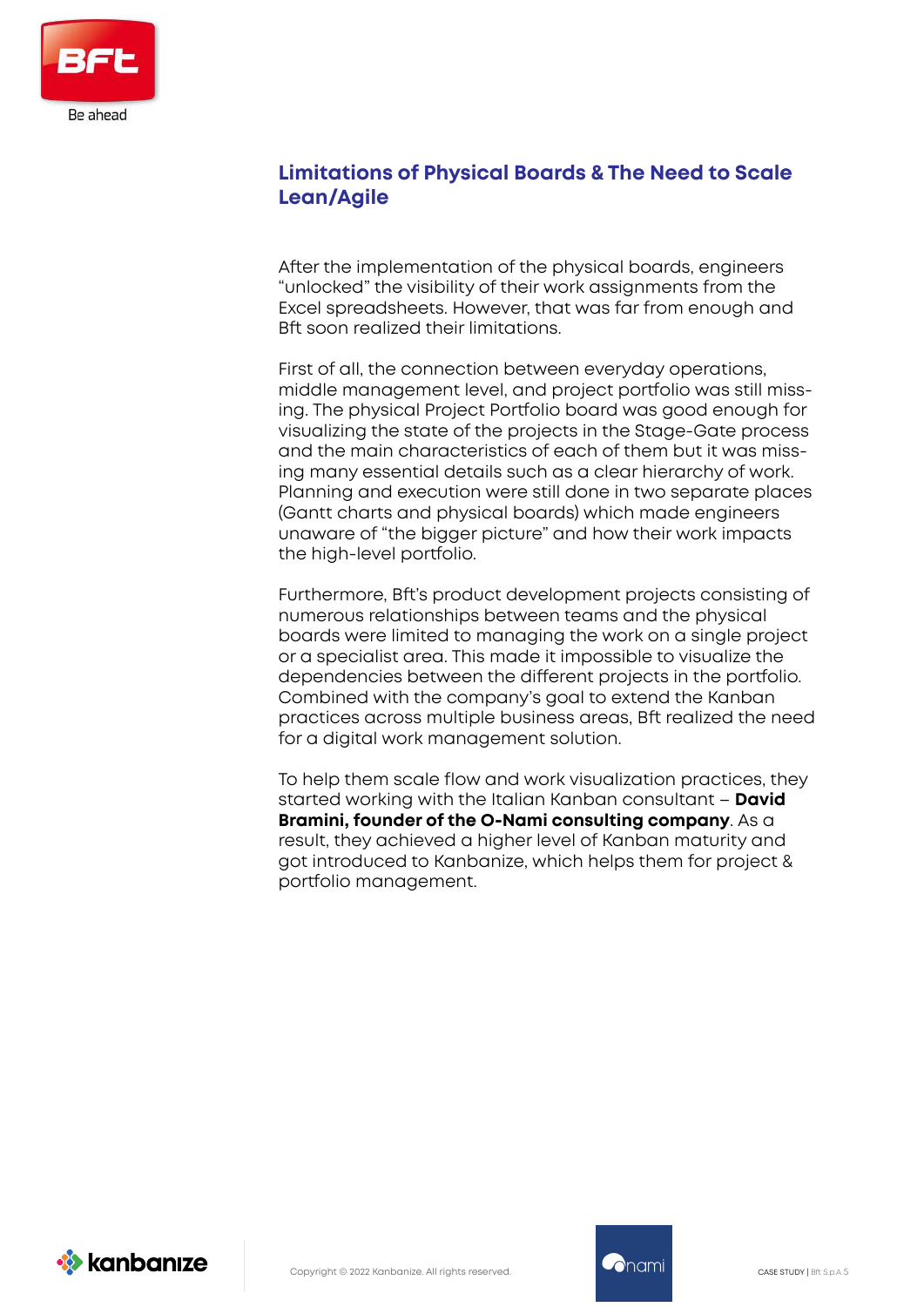

## **Accelerating the Adoption of Kanban with Kanbanize**

*"With Kanbanize we have the full project portfolio, we add all activities and services done by the people and everything is linked together. It's a complete environment where everyone knows what to do, why they have to do it, and where it comes from."* 

-Renzo Renzi, Project and Development Director at Bft S.p.A

Kanban's first principle is "start with what you do now" and the method preaches evolution over revolution. That's why when adopting Kanbanize, Bft started with mapping their existing team processes from the physical boards inside the digital tool. The same thing applies to planning and executing projects through the phase-gate approach. Instead of completely changing the existing model, the Italian manufacturer decided to first visualize it and incrementally improve it.

Still, the company's main objective for adopting Kanbanize was to visualize their growing portfolio of product development projects and connect it to daily team operations. Kanbanize helped them to achieve that through a network of interconnected digital Kanban boards.

Let's see how that happens in practice.

#### **Visualizing Project Portfolio on Management Boards**

Starting from the R&D portfolio level, Bft applied the **Management boards** in Kanbanize to visualize their network of product development projects.

#### **What is a Management Board?**

In Kanbanize, users can create Management boards within a Management workspace. The boards represent a central hub where project or portfolio managers can track the execution of multiple projects, products, initiatives, or other big pieces of work across teams.

To cover their scenario, the company created an "R&D Projects" board and applied "**Initiatives workflows**" to visualize different project categories.





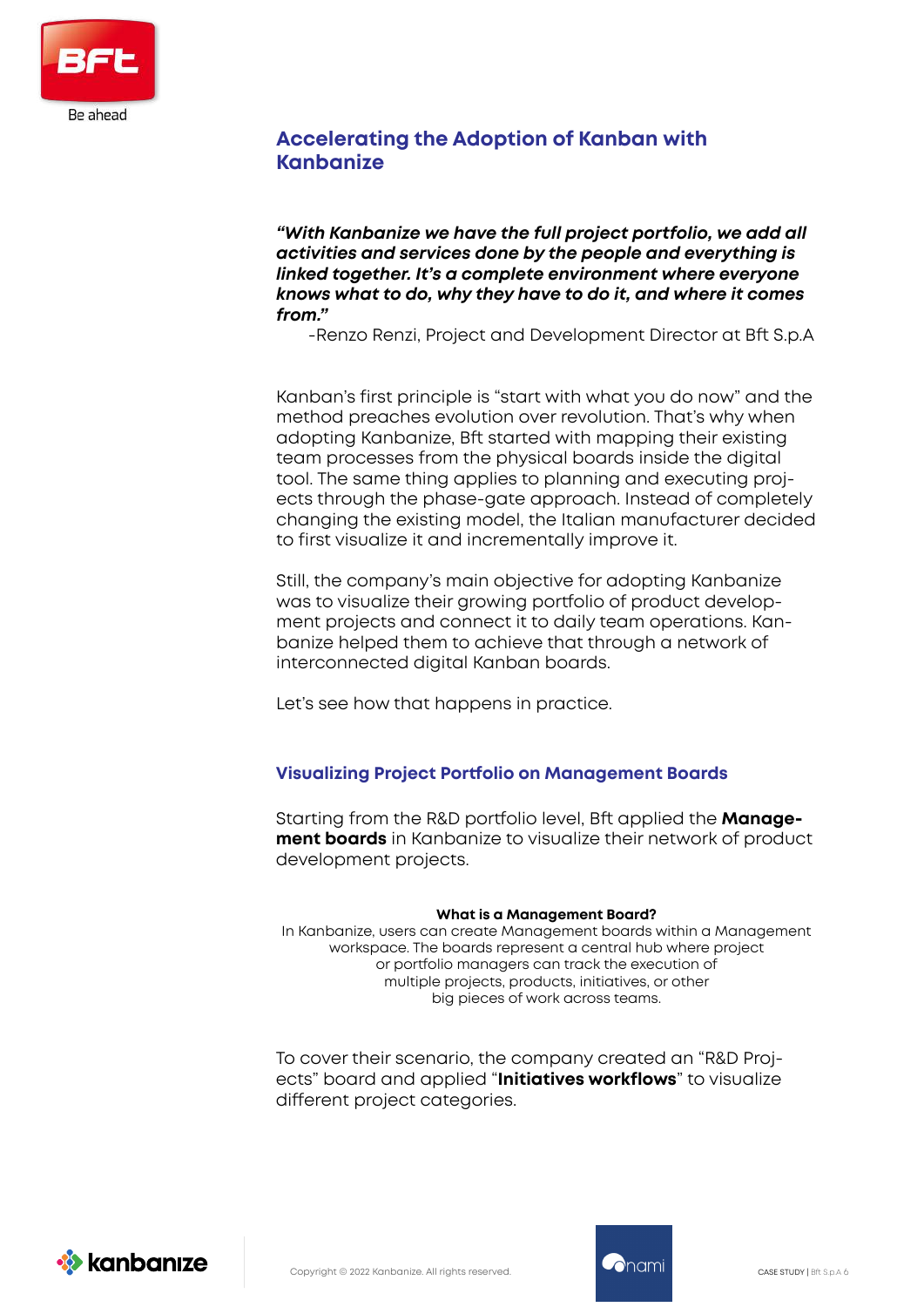



*Digital R&D Projects Board*

For example, the top workflow "Project Portfolio" is reserved for visualizing the pipeline of high-level projects where the management discusses and prioritizes what should be done. Then, the high-level projects are separated into the following categories: **X0/X1 and X2/X3**. The former is related to building "technological bricks" (architectural elements such as operating systems and databases) while the latter contains product-related projects.

Within each workflow, Bft visualized the current state of the projects (Evaluation, Feasibility, Study, Realization) through Kanban columns. Furthermore, they applied horizontal lanes to separate the portfolio of projects on various business areas (residential and industrial solutions, parking systems, commercial and urban applications, etc).



*Visualizing Project Stages and Business Areas on Digital Kanban Boards* 



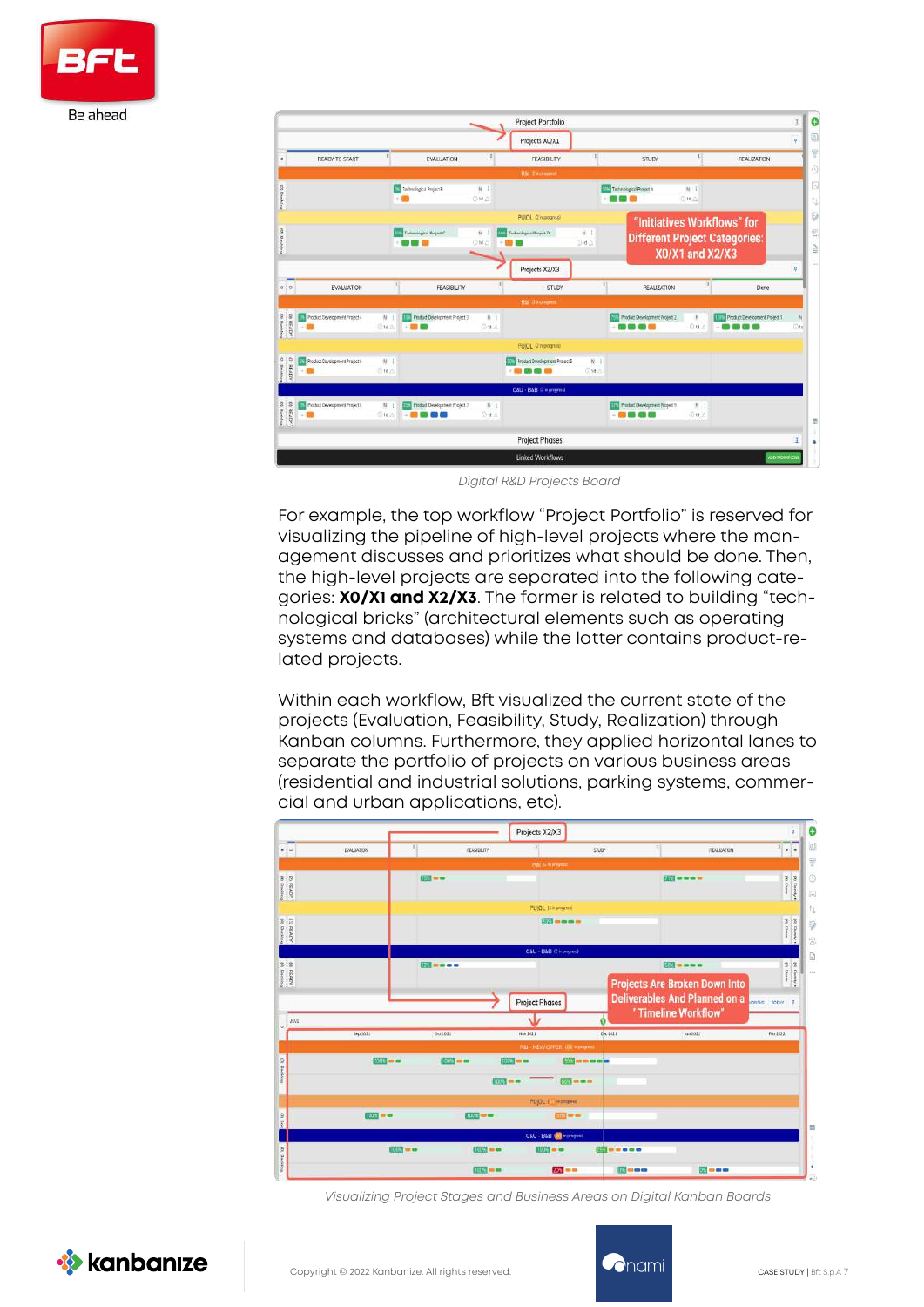

#### *Key Results*

Applying the above structure created the R&D portfolio visibility that Bft was looking for. Portfolio managers gained a unified way to quickly see what's currently in development and understand its progress alongside the stages of the hardware product development process. Furthermore, the Management board turned into a central place for discussing relationships between projects which facilitated their flow across the production cycle.

#### **Connecting Projects to Engineering Operations**

The true power of the Management boards in Kanbanize lies within the connection of a project (or project portfolio) with its actual execution across teams. Let's see how that works in Bft.

Using the "Linked workflows" feature in Kanbanize, the company's R&D group connected their engineering teams to the central Management board. Those include the Kanban boards of the mechanical, software, firmware, operational teams, and others.



*Breaking Down High-Level Projects into Different States on a Timeline*



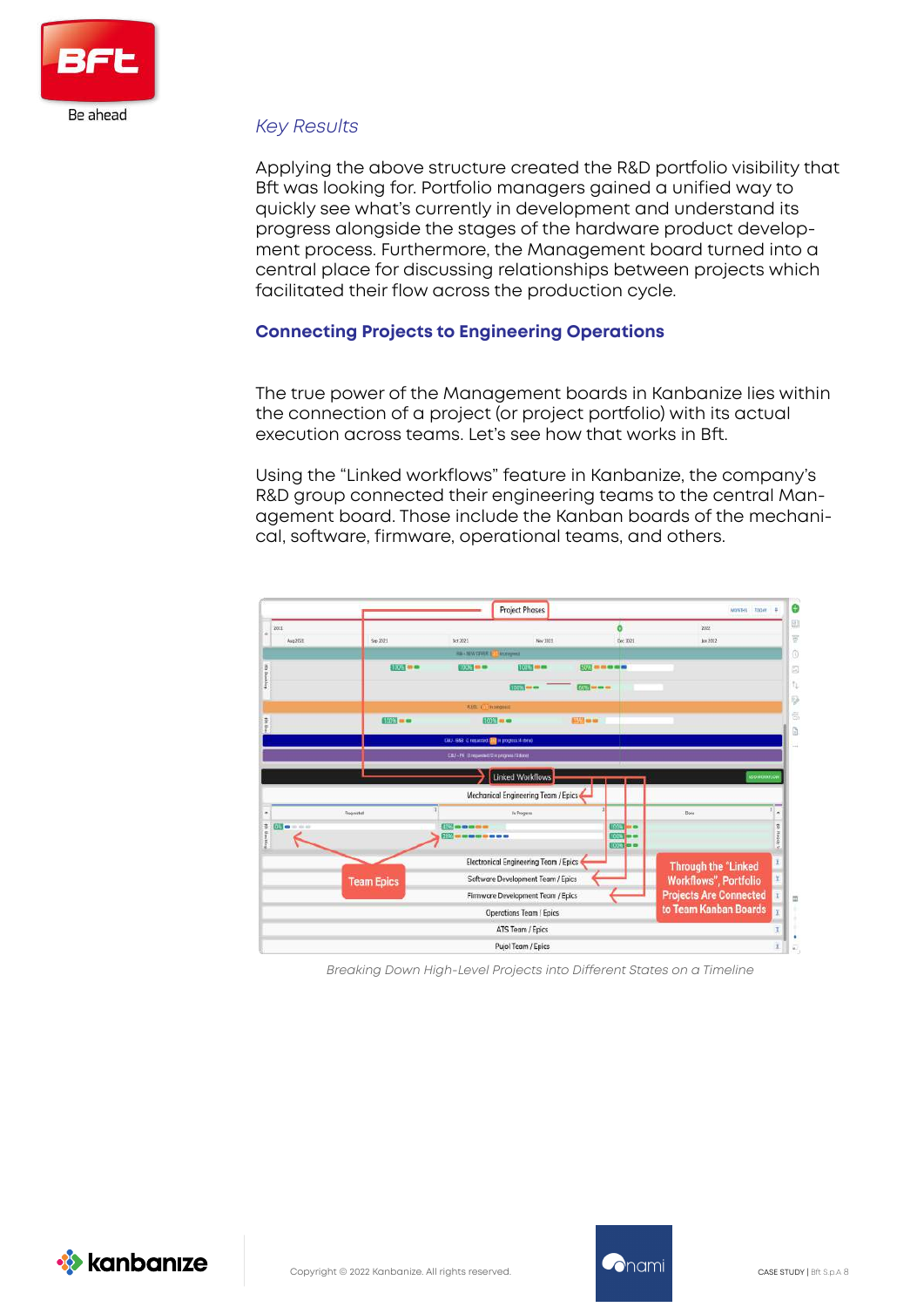

Subsequently, every project deliverable from the "Project Phase" timeline workflow is broken down into epics (ex. Mechanical design, Electronical design, Customer Qualification, Certification Tests, etc.) through the **parent-child link relationship** in Kanbanize. Each epic is distributed across the top workflows (Initiatives or Timeline) on the team-level boards where the day-to-day work happens.

Moving down to the actual Kanban boards, every team organizes collaborative sessions to further break down their epics into the lowest level of work detail: tasks. Again, this is made possible as a result of the parent-child linking structure in Kanbanize. On the digital Kanban boards, every engineer is responsible for its own tasks as they move them throughout the process – from "Requested" to "Done".



 *Breaking Down Projects and Distributing Them Across Teams*

Even though the digital team boards contain simplistic workflows at the moment, Bft applied horizontal lanes within them, to cluster the numerous work assignments based on the projects they're related to. Other than that, some teams applied the lanes to also distinguish the different types of work services that they provide (ex. executing laboratory tests, measuring mechanical parts, etc.).

In general, the application of the digital Kanban boards gave much more flexibility to engineers. For example, they're now able to visualize blockers and quickly escalate them to top-level management. That's because in Kanbanize, once a work item on the team level gets blocked, the impediment is automatically visualized across the structure of interconnected workflows and boards.





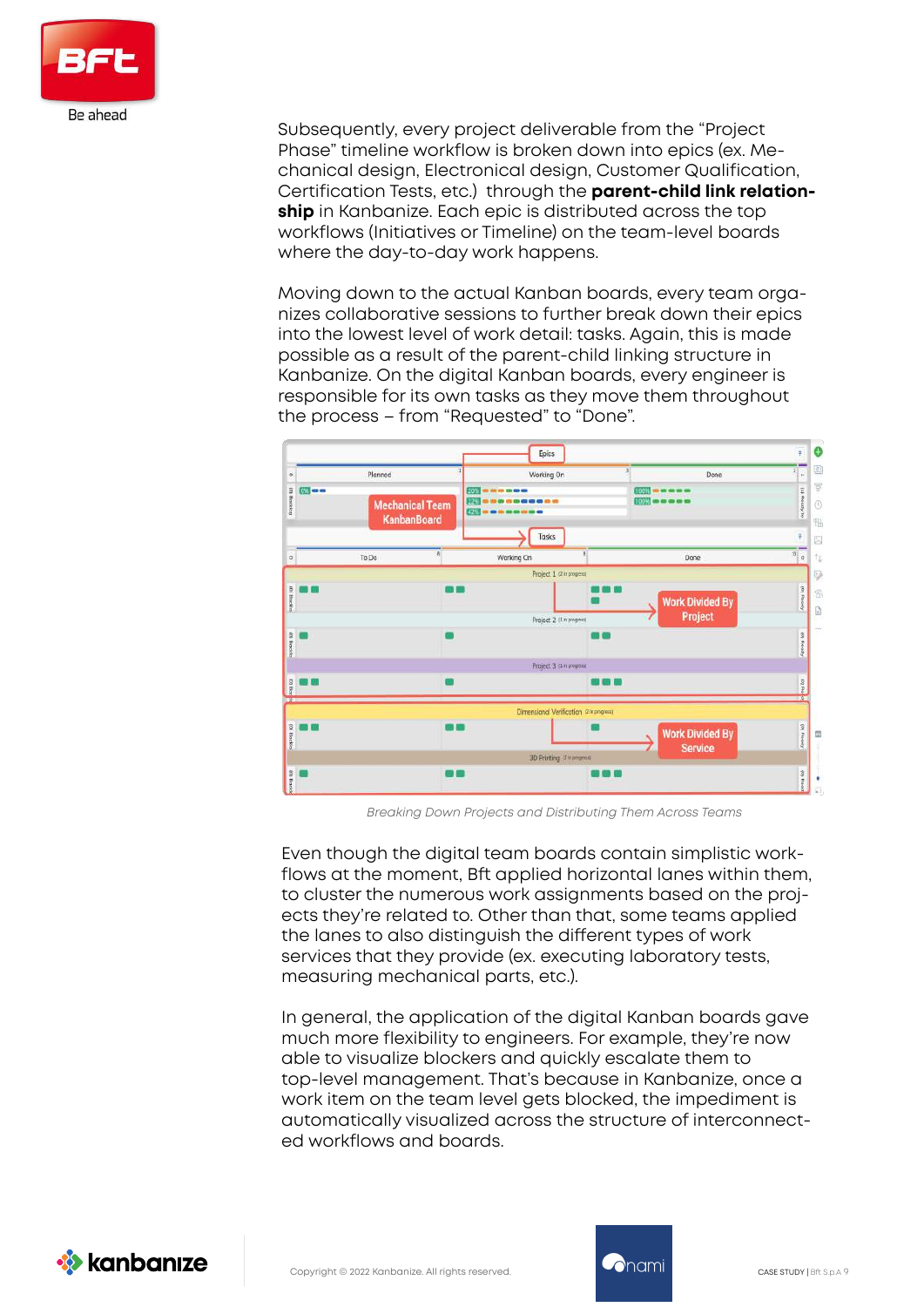



*Visualizing Work Blockers and Service Level Expectations on Team Kanban Boards* 

In terms of measuring whether a service or small project work item (usually a task) meets its delivery criteria, Bft found very useful the Service Level Expectations (SLEs) feature inside the platform. Engineers started applying it on the "In Progress" columns of their boards with the goal to track whether their current work delivery times were meeting expectations. In the event they were exceeded, project team engaged in collaborative discussions to make informed decisions.

#### *Key Results*

The "Linked workflows" in Kanbanize connected the objectives on the portfolio level to their realization across the teams. Whenever a single task or epic on the team level is finished, that is automatically reflected in the progress of its corresponding project deliverable and high-level project. As a result, engineers became aware of the "big picture" in the R&D group and how every single work activity contributes to the portfolio execution.

The ability to clearly see work across multiple teams from a single management hub, uncovered the dependencies between them. Through the linking structure of epics and tasks in Kanbanize, engineers can now understand the relationships between their work items and clearly discuss during project team meetings things like what deliverable they need to aet from another team, so they can start their operations or vice versa. This was helpful not just for identifying the company's internal dependencies but also the external ones which include tracking the work of outside vendors, responsible for specific electronics or mechanical parts.



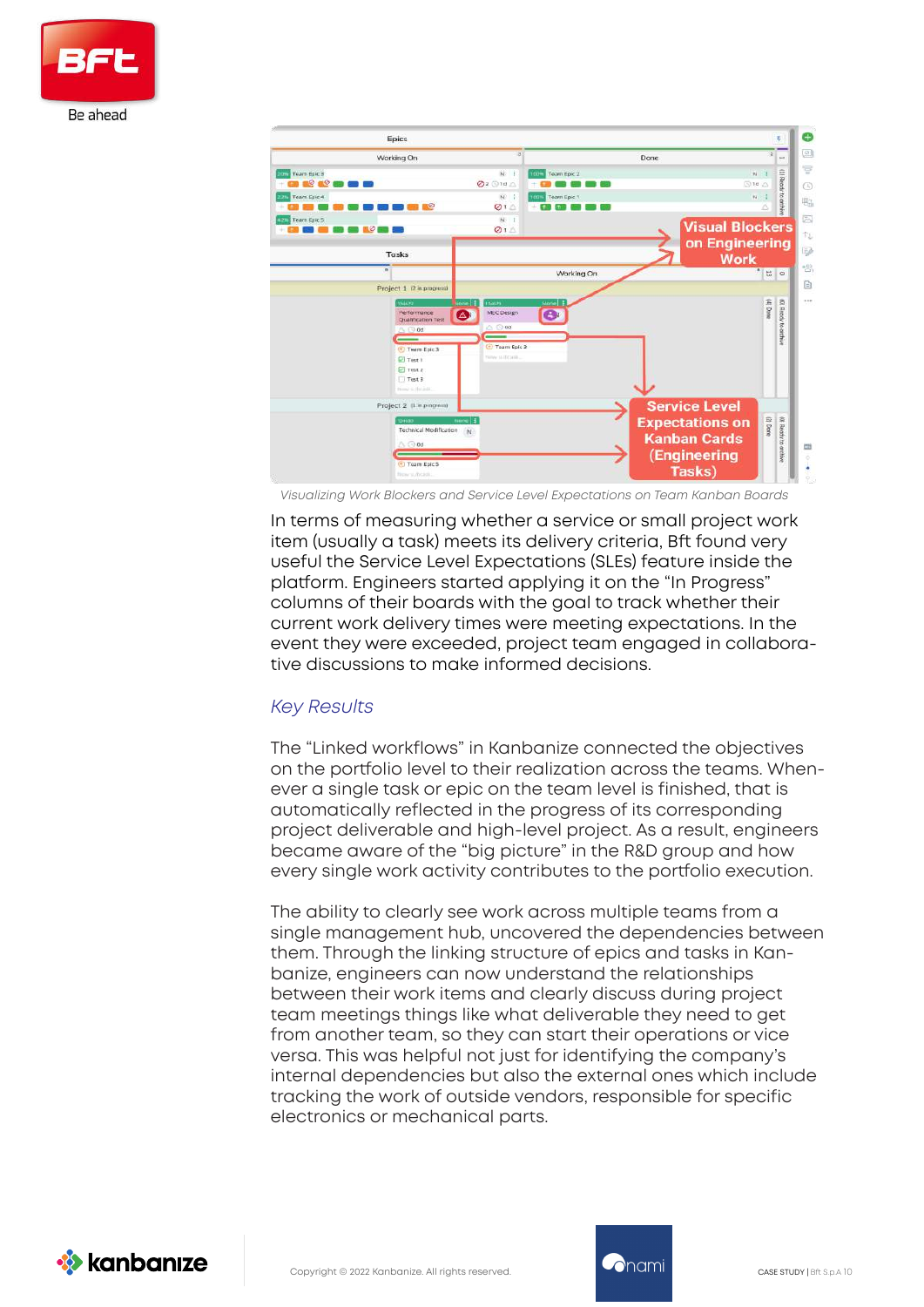

Moreover, the full visibility on the team level, provided engineers the ownership of their work. Kanban's flow practices were spread across more engineering teams than before which allowed everybody to gain uniformity between processes. Specialists became equipped with the right tools to track their blockers and escalate them to the right people.

## **Next Steps on the Journey and Future Plans with Kanbanize**

Talking to the Project & Development Director of Bft **Renzo Renzi**, we found that the company's plans with Kanban and Kanbanize span way beyond portfolio visibility. They're looking to introduce Lean/Agile metrics so they can measure the flow of individual work items as well as entire projects. Their next main objective is to analyze process performance and ultimately reduce lead times.

Luckily, Kanbanize can help them in this area too. The software comes with an extensive built-in Analytics module. As Bft is currently gathering workflow data, they can start using charts for cycle time, throughput, task aging, blocker clustering analysis, etc. to identify improvement opportunities.



*Workflow Analytics in Kanbanize* 

Moreover, through the introduction of flow metrics, the company will be looking to make their work processes stable and improve project predictability. The goal is to eventually move from estimating to project forecasting which is a long-term objective and Kanbanize will continue to support them in this endeavor. Due to the progressive collection of historical workflow data, they will be looking to utilize the Monte Carlo simulation and continuous forecasting capabilities in the software to derive probabilities for future project completion.



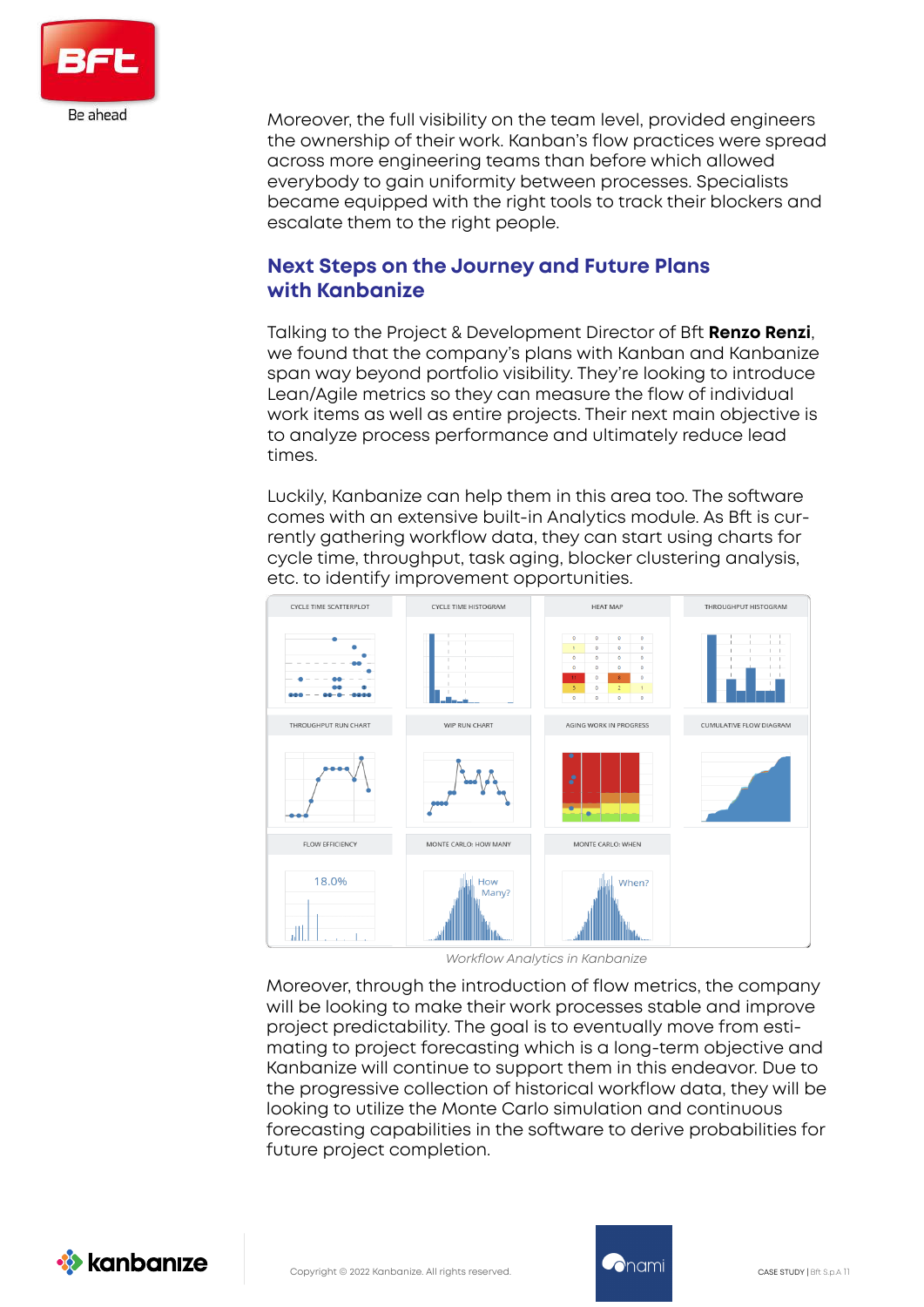



*Forecasting with Monte Carlo Simulations in Kanbanize* 

The variety of business rules in Kanbanize is another area which Bft S.p.A wants to explore with the goal to automate specific engineering processes. Regardless of all the other Kanbanize capabilities, it should be noted that the organization's transformational journey has been a success so far due to the company's sheer commitment to continuous improvement.

After all, this is what Lean/Agile project management is all about.

### **Key Takeaways**

The adoption of Lean/Agile is neither a one-time endeavor that you can apply and forget about nor a top-down process that you can learn from a book. In fact, it's a never-ending process where the management team must work in a closely coordinated manner and team members must become active players who stimulate continuous evolution.

*X* kanbanıze

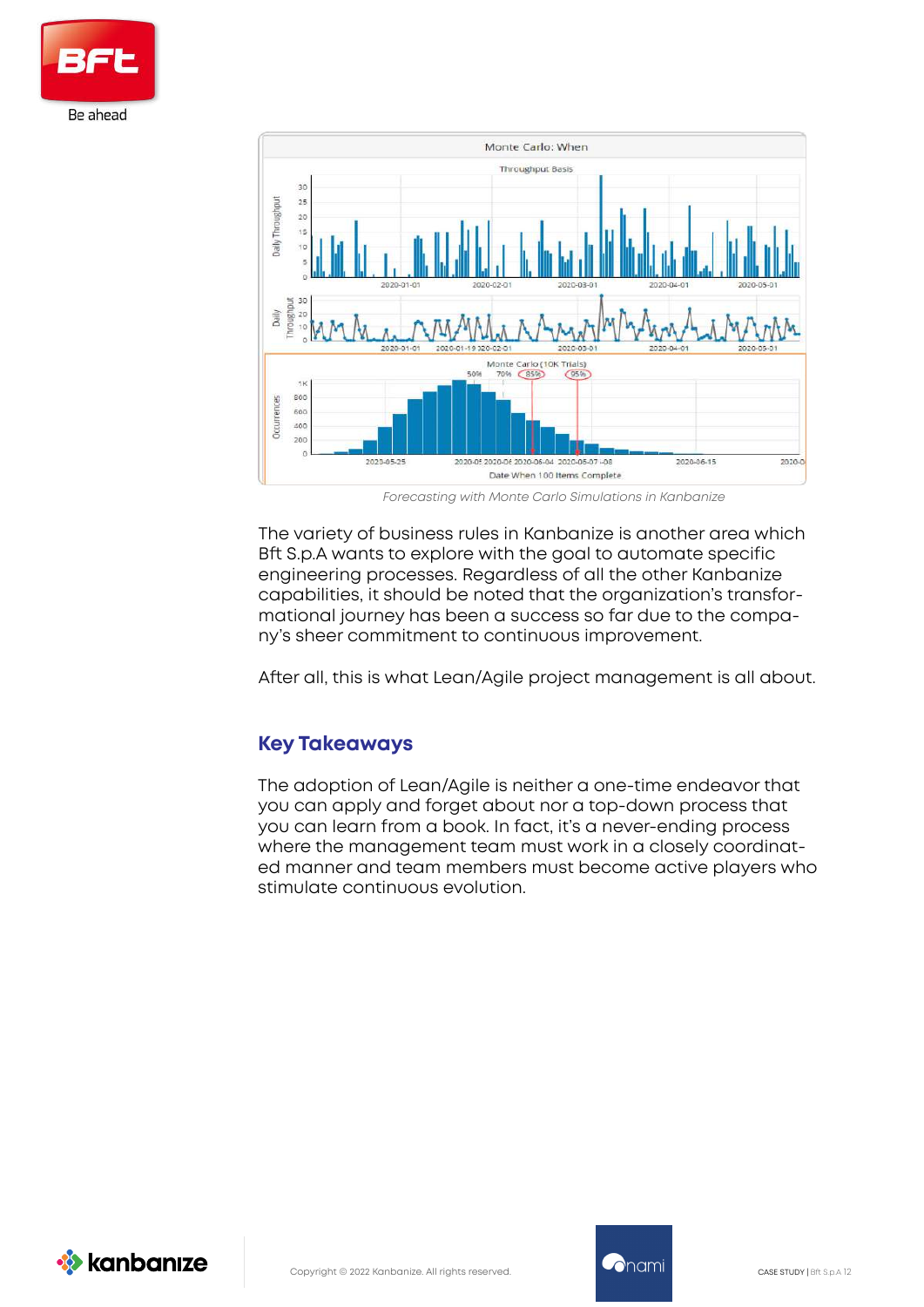

#### **That's why Bft's journey continues to this day.**

Still, let's take a look at some of the key results they've accomplished so far:

•Achieved full project & portfolio transparency

•Uncovered complex dependencies between projects, teams, and external partners or vendors

•Standardized engineering processes and built an end-to-end project flow

•Improved team morale and reduced organizational stress

•People quickly adopted the new ways of visualizing and tracking work due to Kanbanize's ease of use.

•Visualized, escalated and removed process impediments in a timely manner

•Started gathering historical workflow data for future improvements

•Achieved fine granularity on the lower-level work items so they can start analyzing process performance and speed up product delivery.